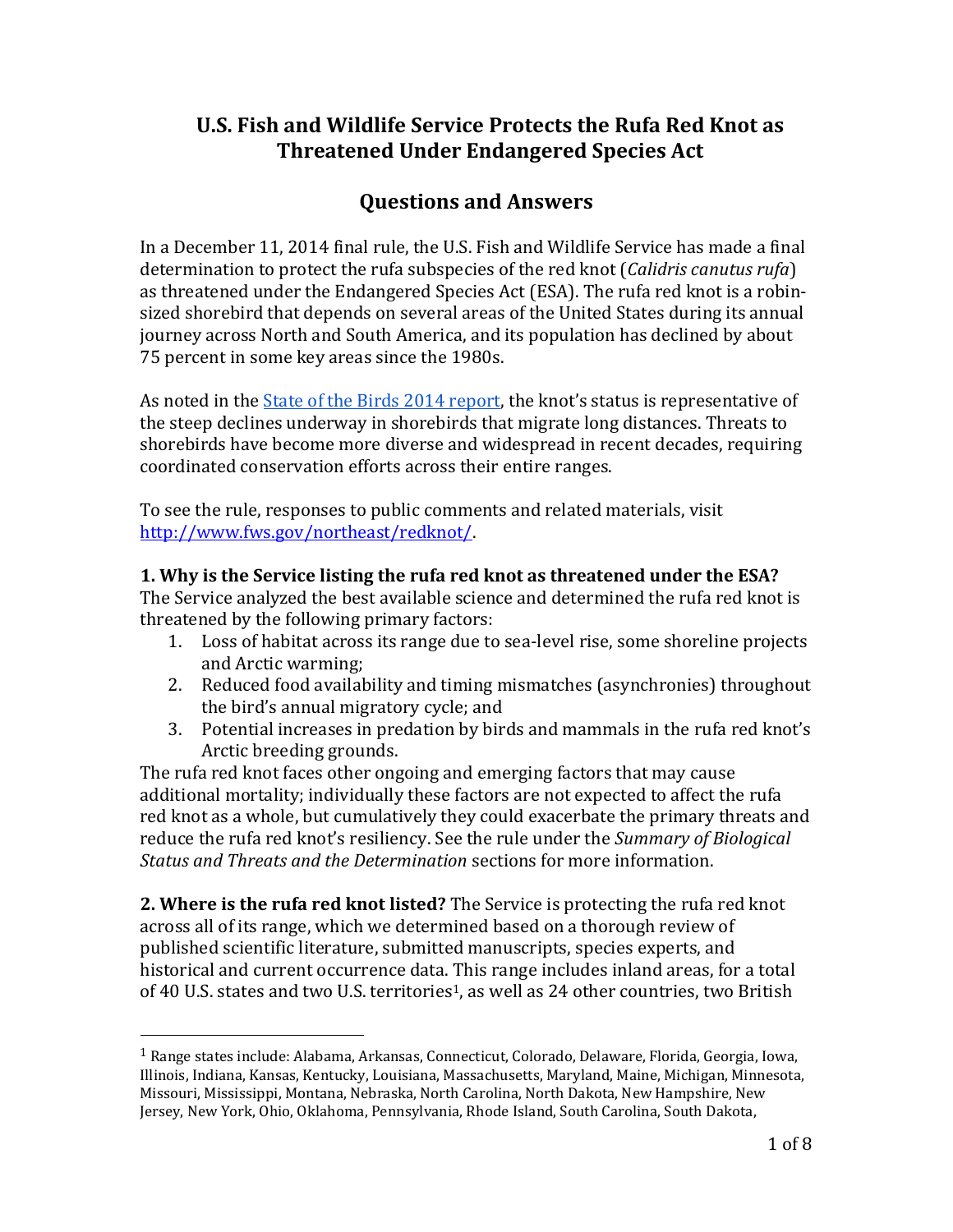territories and three French overseas regions2.

The rufa red knot migrates annually between its breeding grounds in the Canadian Arctic and several wintering regions, including the southeast United States, the northwest Gulf of Mexico, northern Brazil and Tierra del Fuego at the southern tip of South America.

During both the northbound (spring) and southbound (fall) migrations, groups of a few individuals to thousands of rufa red knots can be found anywhere along the coastal and inland United States migration corridors from Argentina to Canada. In the spring, well-known staging and stopover areas include Patagonia, Argentina; eastern and northern Brazil; the southeast United States; the Virginia barrier islands; and Delaware Bay.

In the fall, well known migration stopovers include Hudson Bay, James Bay, St. Lawrence River, Mingan Archipelago and Bay of Fundy in Canada; Massachusetts and New Jersey coasts; Altamaha River in Georgia; the Caribbean; and the northern coast of South America from Brazil to Guyana.

Throughout the range, rufa red knots occur primarily along the coasts but also migrate across areas of open ocean as well as over land. In the United States, knots use both coastal and interior routes during migration, including the Central, Mississippi and Atlantic flyways. Most records in the interior states show small numbers (fewer than 10) of knots, but there are multiple records in every inland state included in this listing. Although several thousand knots migrate through inland areas each year, scientists are just beginning to discover where these birds are stopping to rest and feed along the way. For example, geolocator information shows rufa red knots using stopovers in North Dakota and in Montana, and there are clusters of sightings records along the tributaries to the Mississippi River and along the Great Lakes.

**3. What is the size of the rufa red knot population?** Due to challenges with the species' migratory habits and differing survey methods and observers across the rufa red knot's broad range, we do not have a range-wide estimate of total population. However, reliable regional estimates are available for key areas. The best available data from wintering and spring migration areas include:

a. Recent winter surveys found about 10,105 knots wintering in Argentina and Chile (2013); 15,485 in northern Brazil (2013); 2,000 in the northwest Gulf of Mexico (2012); and 4,000 in the southeast United States (2011). We do

 $\overline{a}$ 

Tennessee, Texas, Virginia, Vermont, Wisconsin, West Virginia, Wyoming, Puerto Rico and the U.S. Virgin Islands.

<sup>2</sup>Argentina, Aruba, Bahamas, Barbados, Belize, Brazil, British Virgin Islands, Canada, Cayman Islands, Chile, Colombia, Costa Rica, Cuba, Dominican Republic, El Salvador, France (Guadeloupe, French Guiana, Martinique), Guatemala, Guyana, Haiti, Jamaica, Mexico, Panama, Paraguay, Suriname, Trinidad and Tobago, Uruguay and Venezuela.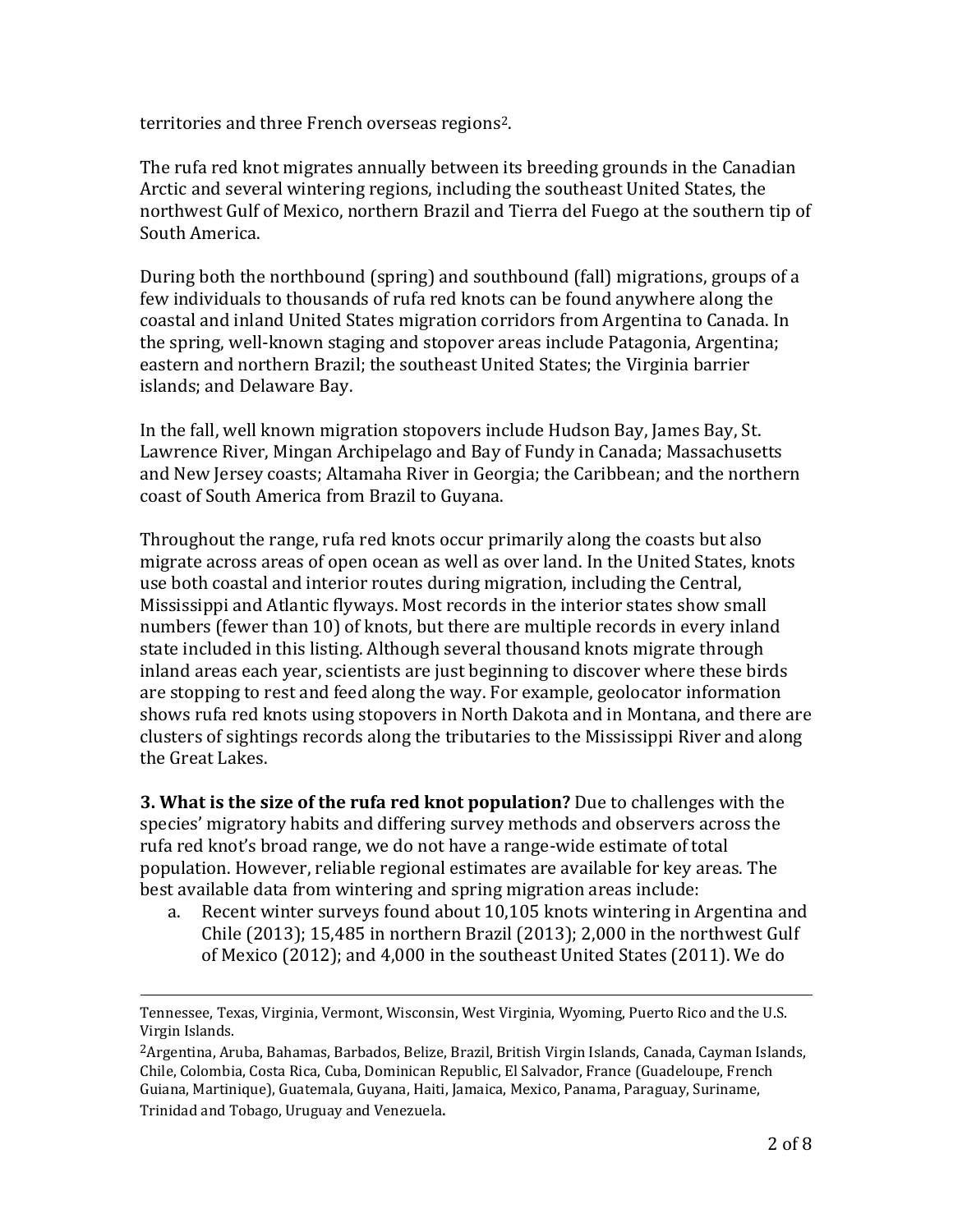not add these to produce a total population estimate because of differences in survey methods and timing, and incomplete geographic coverage.

- b. The spring mid-Atlantic knot population estimates are: 48,955 knots stopping in Delaware Bay (2013) and 5,547 to 8,482 knots annually stopping in Virginia (2011-2014). These estimates are produced from both direct counts and by using marked bird data in mathematical models, and they do not include the birds that bypass the mid-Atlantic, such as birds migrating overland from Texas or the Southeast directly to Canada.
- c. Comprehensive counts from the breeding grounds are not available because nesting knots are thinly distributed across a huge and remote area of the Arctic.

More details are available in the *Population Surveys and Estimates* section of the supplemental document to the rule.

**4. How much has the rufa red knot population declined?** Surveys have been conducted in a number of areas across the knot's range, but in many regions, these efforts have not been consistent enough to have high confidence in any apparent trends. However, two key sites have been surveyed consistently, and show numbers of knots declined and remain low relative to counts from the 1980s:

- a. The average counts for Tierra del Fuego (the most southern tip of South America) between 1985 and 2000 (52,244) dropped by about 75 percent between 2011 and 2013 (11,385).
- b. Comparing four different time periods, average knot counts in Delaware Bay declined about 70 percent overall from 59,946 (1981 to 1983) to 18,387 (2005 to 2014). Average counts between those years also include 46,886 (1986 to 1994) and 34,060 (1995 to 2004).

**5. What process did the Service follow in preparing this rule?** The Service carefully assessed the best scientific and commercial information available regarding the past, present and future threats to the rufa red knot. The rufa red knot has been a candidate for federal listing since 2006, but we were precluded from listing it due to other higher priority listing actions. In 2011, the Service committed to publishing a proposed listing determination for the rufa red knot by September 2013 through a court settlement agreement with WildEarth Guardians and the Center for Biological Diversity.

The Service solicited information from our state, federal, tribal, academic and other red knot partners, and we received occurrence and habitat use data from state natural resource and federal agencies. On September 30, 2013, we published a proposed rule in the *Federal Register* to protect the rufa red knot as threatened under the ESA. The proposal opened a 30-day public comment period. The comment period was extended and then reopened while we held three public hearings.

In accordance with our peer review policy, we sought the expert opinions of three independent specialists during the comment period. Peer review ensures our listing determination is based on scientifically sound data, assumptions and analyses. The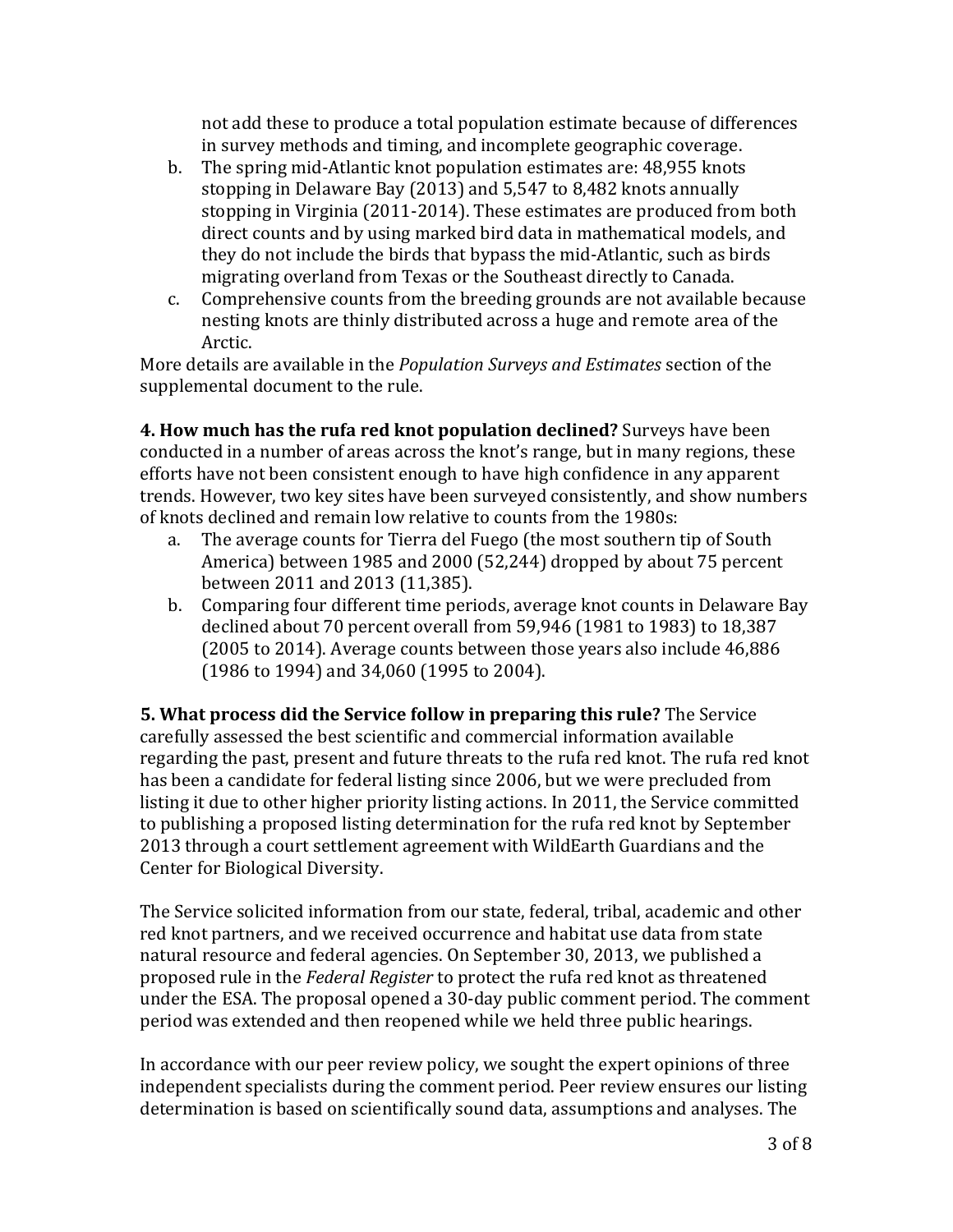peer reviewers have expertise in the rufa red knot's biology, habitat or threats, which informs our determination.

Our final determination is based on an analysis of the best available data in more than 1,700 scientific documents, from peer review and issues raised in more than 17,400 comments provided during 130 days of public comment periods and three public hearings. Learn more about the listing process:

[http://www.fws.gov/endangered/esa-library/pdf/listing.pdf.](http://www.fws.gov/endangered/esa-library/pdf/listing.pdf)

## **6. What kinds of substantive comments did the Service receive on the**

**proposal?** Comments typically fell into these categories: appropriate listing status, adequacy of horseshoe crab management, critical habitat implications (which are outside the scope of the proposed listing rule), wind turbine impacts, inclusion of interior states in listed range, and critiques of use of best available data. The Service addressed and responded to these in the final rule under the *Summary of Comments and Recommendations* section. The proposed and final rules, along with the original comments can be found at [regulations.gov.](http://www.regulations.gov/)

**7. What changes were made between the proposal and final rule?** Our final determination of the red knot as a threatened species remained unchanged from the proposed rule. Changes were made to the final rule based on new information available since publication of the proposed rule and from peer review and public comments. These include additional location data and updated regional population estimates, updated information on possible effects of horseshoe crab harvest and management, and clarification to the wind energy discussion. The *Summary of Changes from the Proposed Rule* section of the final rule fully describes these changes.

**8. How will listing the rufa red knot affect beach management?** The implications of listing the red knot for beach management will vary based on the specific patterns of beach use by knots and site-specific habitat and project details. Coordination has already begun with our partners in state and other federal agencies. Because many parts of the knot's coastal range overlap with areas used by other listed species, such as piping plovers and sea turtles, some of the management actions needed to protect the knot and its habitat are already in place.

**9. How is development and associated shoreline stabilization affecting the rufa red knot?** Coastal development, which often goes hand-in-hand with shoreline hardening, has already decreased the amount of available rufa red knot habitat. More than 80 percent of the coasts of Florida, New Jersey and New York are substantially or partly developed. From North Carolina south to Texas, just under half of the beaches are developed. Additionally, about a third of knot habitat in the United States is still available for development, and winter and stopover habitats in Argentina and sub-Arctic Canada face ongoing development pressure.

Further, sea-level rise is expected to increase efforts to stabilize shorelines and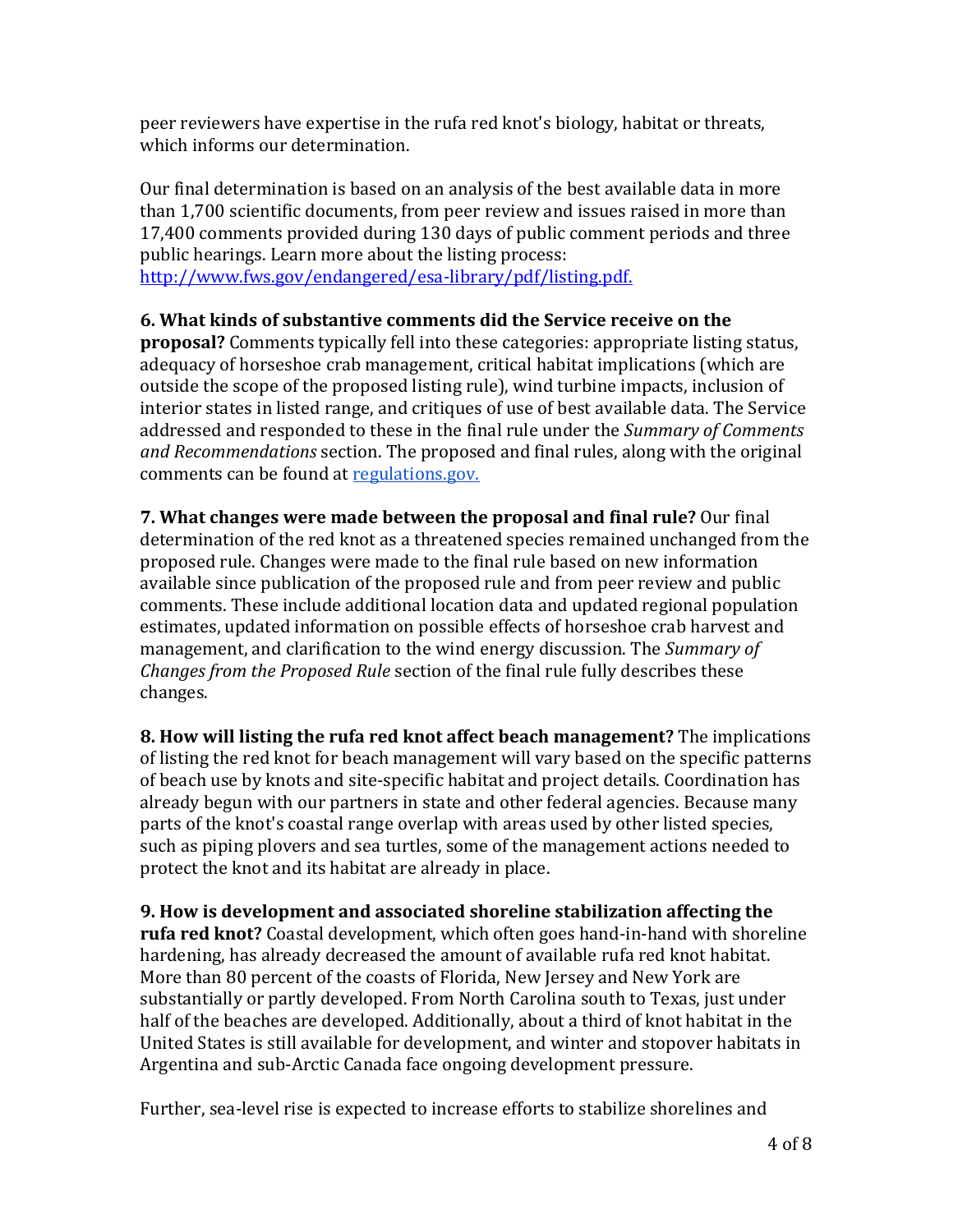protect coastal development with hard structures, such as seawalls and jetties. These can further degrade and eliminate beach habitat and interfere with the creation of new beach habitat.

**10. How can climate change affect the rufa red knot?** Already reduced in size, the rufa red knot population is highly vulnerable to changes in the environment. The bird's lifecycle makes it susceptible to mismatches in its migration and the timing of its food supply and necessary weather conditions.

Adverse effects from altered timing have already been observed at migration stopovers in some years. For example, in Delaware Bay, warming coastal waters may cause horseshoe crabs to lay their eggs earlier than normal; conversely, more intense and frequent coastal storms can cause late spawning. In both cases, rufa red knots, which feed on the crabs' eggs, can miss their peak refueling opportunity. Additionally, ocean acidification and warming coastal waters are already starting to affect clams and mussels, on which the rufa red knot feeds in other areas along the Atlantic and Gulf coasts. New climate information reinforces this.

The rufa red knot's breeding grounds in the Canadian Arctic are experiencing pronounced effects from climate change. Due to warming temperatures, tundra habitats, which rufa red knots need for nesting, are already becoming shrubbier and less suitable for shorebirds. The ability of red knots to successfully raise their chicks depends on specific snow conditions, the availability of insects as food, and losses to predators—all of which are affected by climate change.

**11. How is the availability of horseshoe crab eggs, mollusks and other food affecting the rufa red knot?** Threats to food resources from climate change and other causes occur throughout the rufa red knot's range.

The best available data suggest reduced horseshoe crab populations in Delaware Bay due to commercial harvest were an important factor in rufa red knot population declines. Since 2000, the Atlantic State Marine Fisheries Commission has restricted harvest, and in 2012, it implemented an adaptive management framework that explicitly ties crab harvest levels to rufa red knot populations. Though crab numbers have not yet fully rebounded, the full implementation and monitoring of this framework should lead to increased crab populations and help rufa red knot recovery.

Outside Delaware Bay, the rufa red knot feeds mainly on small clams and mussels, except on its Arctic breeding grounds, where it feeds mainly on insects. The effects of climate change have begun affecting both types of prey. Oceans become more acidic as carbon dioxide emitted into the atmosphere dissolves in the ocean; this has been shown to interfere with the ability of clams and mussels to form their shells. Clams and mussels also are sensitive to warming water temperatures, and changes in their geographic distribution or timing of spawning are likely to affect rufa red knot food supplies during important stopover periods. For example, the range of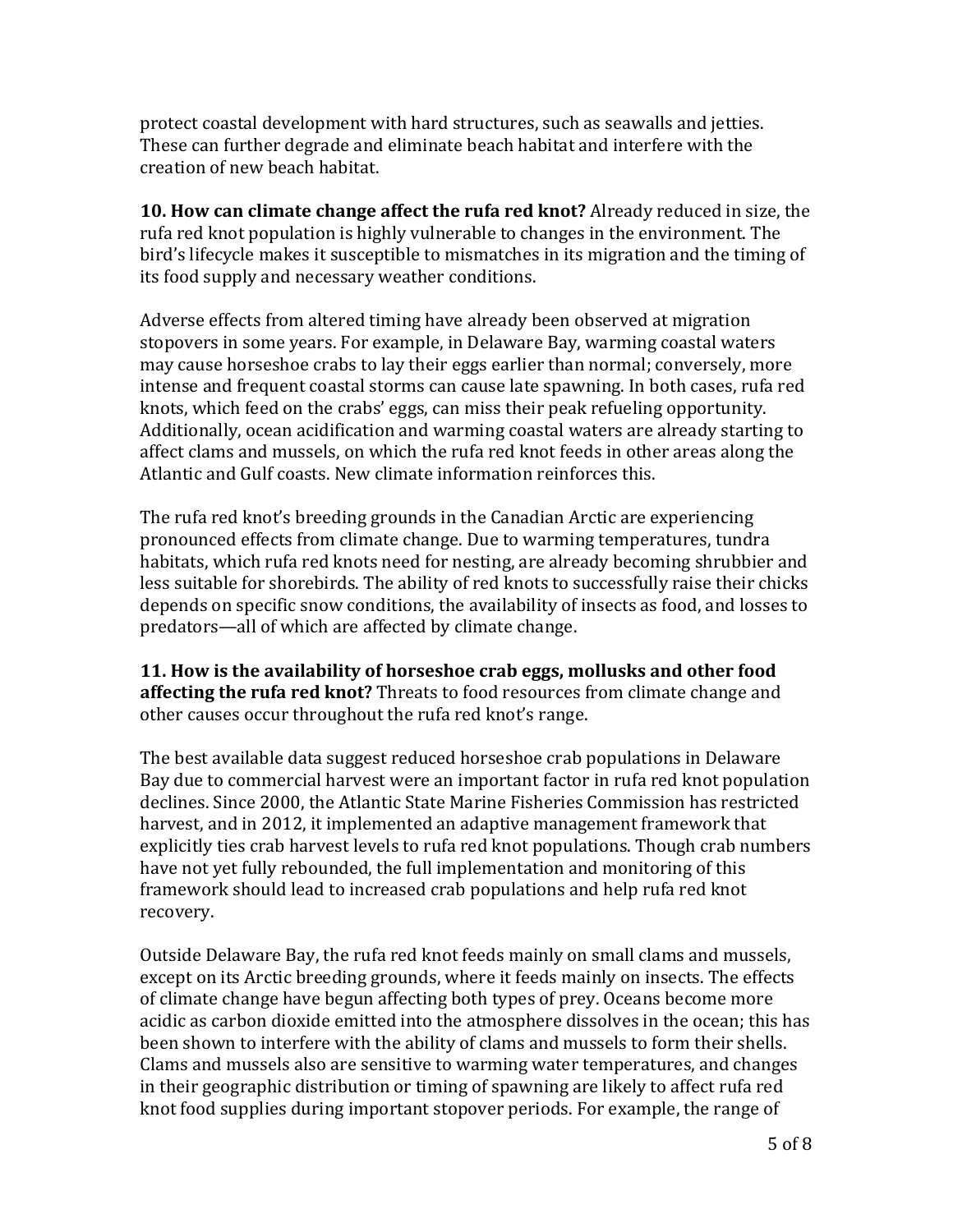blue mussels, the young (called spat) of which are an important prey species for rufa red knots, has already shrunk due to warming ocean temperatures, and the mussel soon may not be available as a food resource for migrating rufa red knots in the Virginia stopover area. In the Arctic breeding grounds, insects are hatching earlier in the spring due to warming temperatures. This change in timing could cause rufa red knot chicks to miss the peak window for feeding and rapid growth before their long southward migration.

Additionally, sand placement projects and off-road vehicle (ORV) use are known to bury or crush animals that the knots eat. The negative effects to prey resources from these activities are typically short term, though repeated renourishing may prolong the adverse effects to the invertebrate community on which knots rely for food.

**12. Does hunting or predation threaten the rufa red knot?** Although legal and illegal sport and market hunting in the United States substantially reduced rufa red knot populations in the 1800s, the birds are no longer hunted here. Legal and illegal hunting does occur in other parts of its range, but we do not have enough information to determine if this mortality affects populations. The rufa red knot was recently protected from hunting in parts of the Caribbean and in French Guiana.

Despite some localized mortality and disturbance from predators such as peregrine falcons, predation is not currently a threat to the rufa red knot in the United States or other nonbreeding portions of its range. However, predation is an emerging threat on the Arctic breeding grounds. Natural predation cycles are driven by the availability of lemmings and other rodents; when rodents are scarce, predators (including the long-tailed jaeger and other jaeger species, herring and glaucous gulls, peregrine falcon and snowy owl, as well as Arctic fox and sometimes Arctic wolf) turn to shorebird eggs and chicks. Historically, high lemming abundance occurred in three- to four-year cycles and so was not a long-term threat to shorebirds. However, climate change is disrupting these cycles, which may put additional predation pressure on red knots resulting in prolonged periods of very low reproductive productivity. Warming temperatures and changes in vegetation may also increase predation pressure in the Arctic.

**13. Will the Service designate critical habitat for the rufa red knot?** If a species is listed as threatened or endangered, the Service must consider whether designating critical habitat is appropriate. The Service is considering which specific areas are essential to the rufa red knot's conservation and expects to issue a proposal to designate critical habitat for the rufa red knot in 2015.

Critical habitat designation under the ESA does not set up a preserve, change land ownership or allow government or public access to private land. Critical habitat refers to specific geographic areas that contain elements that are essential to the conservation of a threatened or endangered species. [Critical habitat](https://www.fws.gov/midwest/Endangered/saving/CriticalHabitatFactSheet.html) focuses the coordination of federal agencies, which are directed by the ESA to aid in the conservation of listed species. Designation of critical habitat does not affect land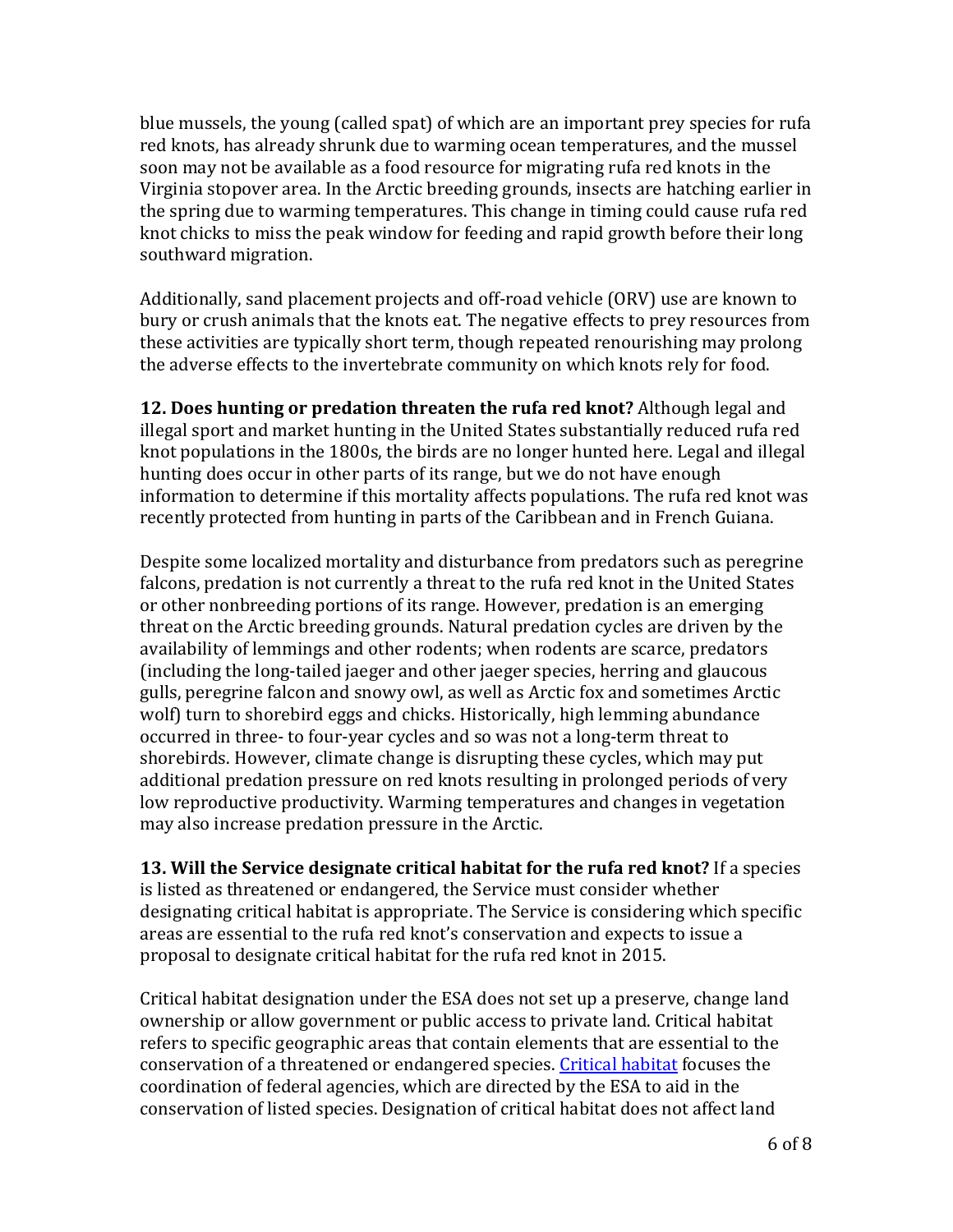ownership nor establish a refuge, and does not affect private actions on private lands that do not receive federal funds or require federal permits. Where the species occurs and how often, as well as where the most important natural features exist for its feeding and resting, are considered when determining where critical habitat should be designated. For the rufa red knot, these features may include wide, open beaches for roosting or habitat supporting prey, among others.

**14. How will the rufa red knot benefit from protection under the ESA?** Listing raises awareness about the need for national and international cooperation and coordination of conservation efforts, enhances research programs, and encourages the development of conservation measures that could help slow habitat loss and population declines. A recovery plan, developed after a species is listed, identifies specific ways to recover the species and typically depends on the assistance of species experts; other federal, state and local agencies; tribes; nongovernmental organizations; academia; and other stakeholders.

The ESA includes regulatory protections regarding import and export and the "take" (killing, harming, harassing, pursuing or removing the species from the wild) of listed species. The ESA also requires federal agencies to conduct their activities in such a way that conserves listed species.

### **15. How does the ESA apply to rufa red knots in foreign countries?** ESA

regulations apply only to people subject to the jurisdiction of the United States. However, the ESA can generate conservation benefits in foreign countries, such as increased awareness of listed species, research efforts to address conservation needs, or funding for conservation of the species in range countries. The ESA also provides for limited financial and technical assistance to develop and manage programs to conserve listed species in foreign countries.

#### **16. What actions are already underway to protect the rufa red knot?**

Governments and scientists from several countries where knots breed, stopover or winter are working to address threats faced by the rufa red knot.

In South America, several key rufa red knot sites are becoming shorebird reserves, and regional efforts include the protection of rufa red knot habitats in urban development plans. Hunting regulations, voluntary hunting restrictions, increased hunter education efforts, no-shoot shorebird refuges and sustainable harvest models are also underway to address hunting in various countries.

In areas along the U.S. coast, partners are managing beaches to minimize disturbance and to reduce interference from gulls and peregrines. In Delaware Bay, actions to conserve horseshoe crabs have been important in stabilizing earlier rufa red knot population declines. In addition, biologists in the Carolinas and Florida are improving beach habitat by controlling invasive plants.

Volunteers, conservation organizations and researchers have made valuable